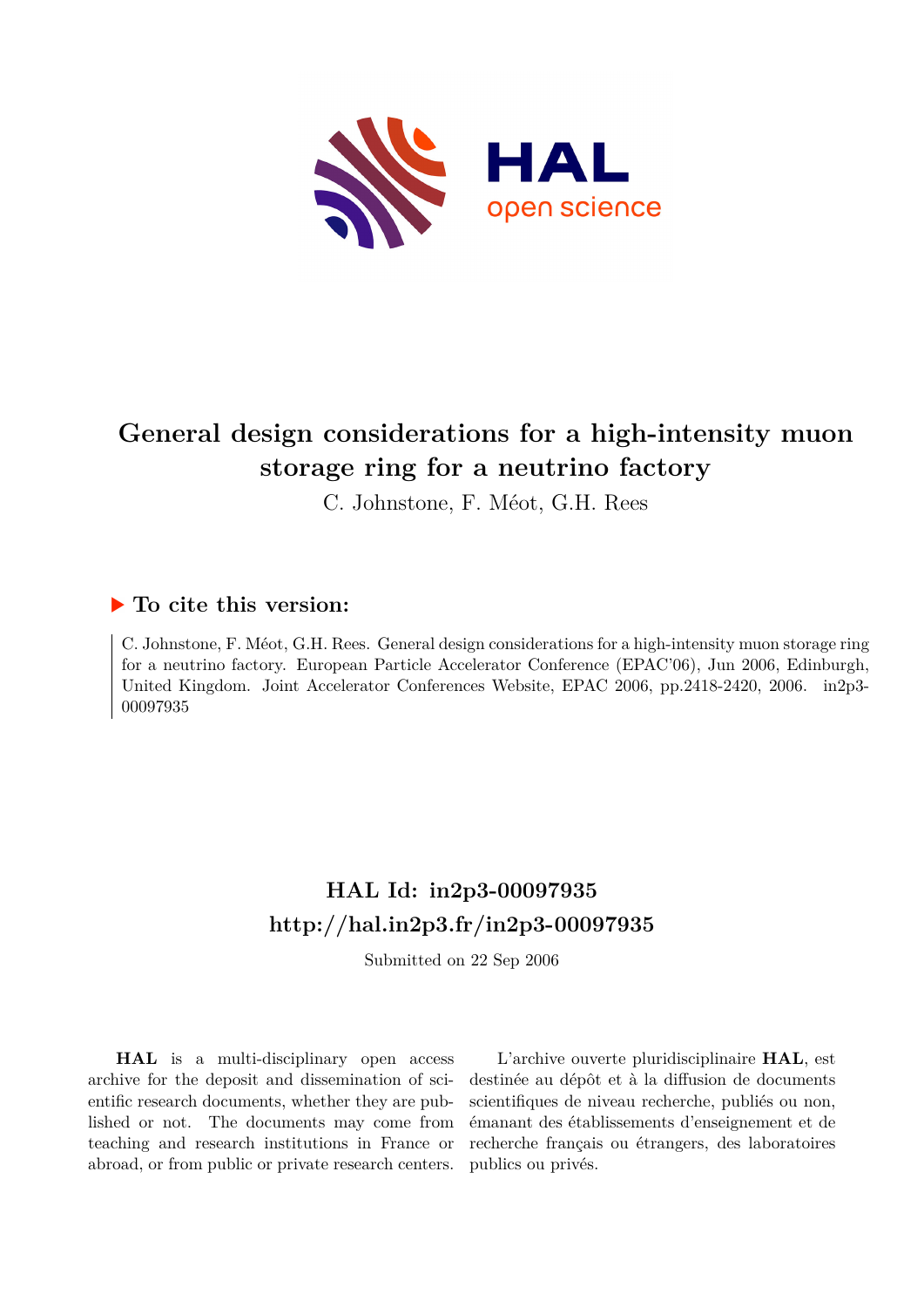### **GENERAL DESIGN CONSIDERATIONS FOR A HIGH-INTENSITY MUON STORAGE RING FOR A NEUTRINO FACTORY \***

C. Johnstone<sup>#</sup>, Fermilab, Batavia, IL 60510 U.S.A, F. Meot, CEA, France G. H. Rees† , CCLRC, RAL, Chilton, Didcot, Oxon, OX11 0QX, U.K.

#### *Abstract*

Muon decay ring design, shielding, and compatibility with potential neutrino detector sites are a critical part of the International Scoping Study (ISS) for a Neutrino Factory. Two rings are under development: a racetrack and an isosceles-triangle ring initially for a muon energy of 20 GeV, but upgradable to 40 or 50 GeV. Neutrinos from the muon decays in specially designed production straights can be directed to one or two distant detectors. The racetrack ring has one very long production straight aligned with one detector, while the triangular ring has two shorter straights aligned with two detectors. An initial site survey of accelerator laboratories and distant detectors has been made, along with the required tilt angles for the planes of the rings.. Injection, collimation, and RF system design are covered in this paper. (Lattice studies are covered in a separate contribution to these proceedings.) Heating and activation effects of beam loss in the chamber walls and components will also be presented.

#### **INTRODUCTION**

Muon decay rings are under study as part of an International Scoping Study (ISS) for a future Neutrino Factory. Both isosceles triangle and racetrack, shaped rings are being considered for a 20 GeV muon energy, but with upgrade potentials of 40 or 50 GeV. The rings depend on the other stages: a high power proton driver, a pion production target, a system to form and rotate trains of 80  $\mu^+$  and 80  $\mu^-$  bunches, an ionisation cooling region, a muon acceleration chain, and, finally, two neutrino detectors at distant locations. Technical choices in the upstream systems and their impact on the storage ring will be elaborated below.

### **DECAY RING CONSIDERATIONS**

#### *Bunch Patterns*

In one scenario, the bunch trains are produced by a proton driver consisting of a 200 MeV, H¯ linac, a 0.2-3 GeV, 50 Hz, RCS booster synchrotron and a 3-10 GeV, 50 Hz, NFFAG accelerator (similar to the one in [1] ). The RCS circumference is half the length of the NFFAG injection orbit, while the proton revolution period at 10

# cjj@fnal.gov

† ghrees@ukonline.co.uk

\_\_\_\_\_\_\_\_\_\_\_\_\_\_\_\_\_\_\_\_\_\_\_\_\_\_\_\_\_\_\_\_\_\_\_\_\_\_\_\_\_\_\_\_

GeV in the NFFAG,  $T_p$  is half the muon rotation period,  $T<sub>d</sub>$ , at 20 (40 or 50) GeV in each decay ring. The periods,  $T_p$  and  $T_d = 2T_p$ , are chosen to give revolution frequencies at sub-harmonics of 201.25 MHz, which is the muon acceleration frequency.

Sequential delays of n, RCS bunches allow uniformly spaced bunches in the NFFAG, and further sequential delays in the NFFAG, at 10 GeV, after adiabatic bunch compressions, allow a uniform filling of muon bunch trains into the decay rings. The NFFAG delays may be set at (p + n/5)  $T_d$ , for p an integer, and n = 1 to 5, for the case of the five bunch trains, or set at  $(p + n/3) 2T_p$ , with n  $= 1$  to 3, for three bunch trains. By this means, the proton duration at the production target may be varied over a wide range, from a few to a few hundred microseconds. Typically, 34 to 68  $\mu$ s (2 to 4 times a  $\mu^{\pm}$  ring acceleration time) is considered for liquid mercury jet targets, and up to 250 μs for solid metal targets.

The final patterns for each decay ring consist of a set of three, or five, uniformly spaced, 400 ns, trains containing 80  $\mu^+$  or 80  $\mu^-$  bunches. Each bunch train injection is estimated to need 14 fast-kicker pulsers per ring. The  $\mu^+$ and  $\mu$ <sup>-</sup> bunch trains are injected into separate rings, which are in a common tunnel for the triangular rings, but can be in separate tunnels for the racetracks (easing the task of finding desirable detector sites with appropriate baselines). For triangular rings in a common tunnel the  $\mu^+$ trains in one ring are interleaved in time with the  $\mu$ <sup>-</sup> trains in the other. In order for the detectors to resolve the individual trains, 100 ns must be maintained between the interleaved bunches. For racetracks in two different tunnels (each being viewed by a different detector) the interval between bunch trains increases to 600 ns to accommodate not only the train, but also the injection kicker rise and fall time.

Bunch trains are injected into the upstream ends of the production straights nearest to the surface. There is an injection septum magnet just downstream of a first solenoid and 24 m of fast kicker magnets between the second and third solenoids in the triangle ring. Injection also occurs in the straights in the racetrack which is assumed to have mirror symmetry or identical optics in the opposing straights. The estimated number of 5 kA, 50 kV, fast pulse systems to power the kickers is 14, with 2 spares, for each ring.

#### *Decay-Ring Lattice*

The circumference of each ring is 1608.8 m, giving a harmonic number, h, relative to the 201.25 MHz, muon acceleration frequency of 1080 (=  $2<sup>3</sup>x3<sup>3</sup>x5$ ). The choice is related to the bunch train, filling scheme, and is

<sup>\*</sup>Work supported by by the Universities Research Association, Inc., under contract DE-AC02-76CH00300 with the U.S. Department of Energy.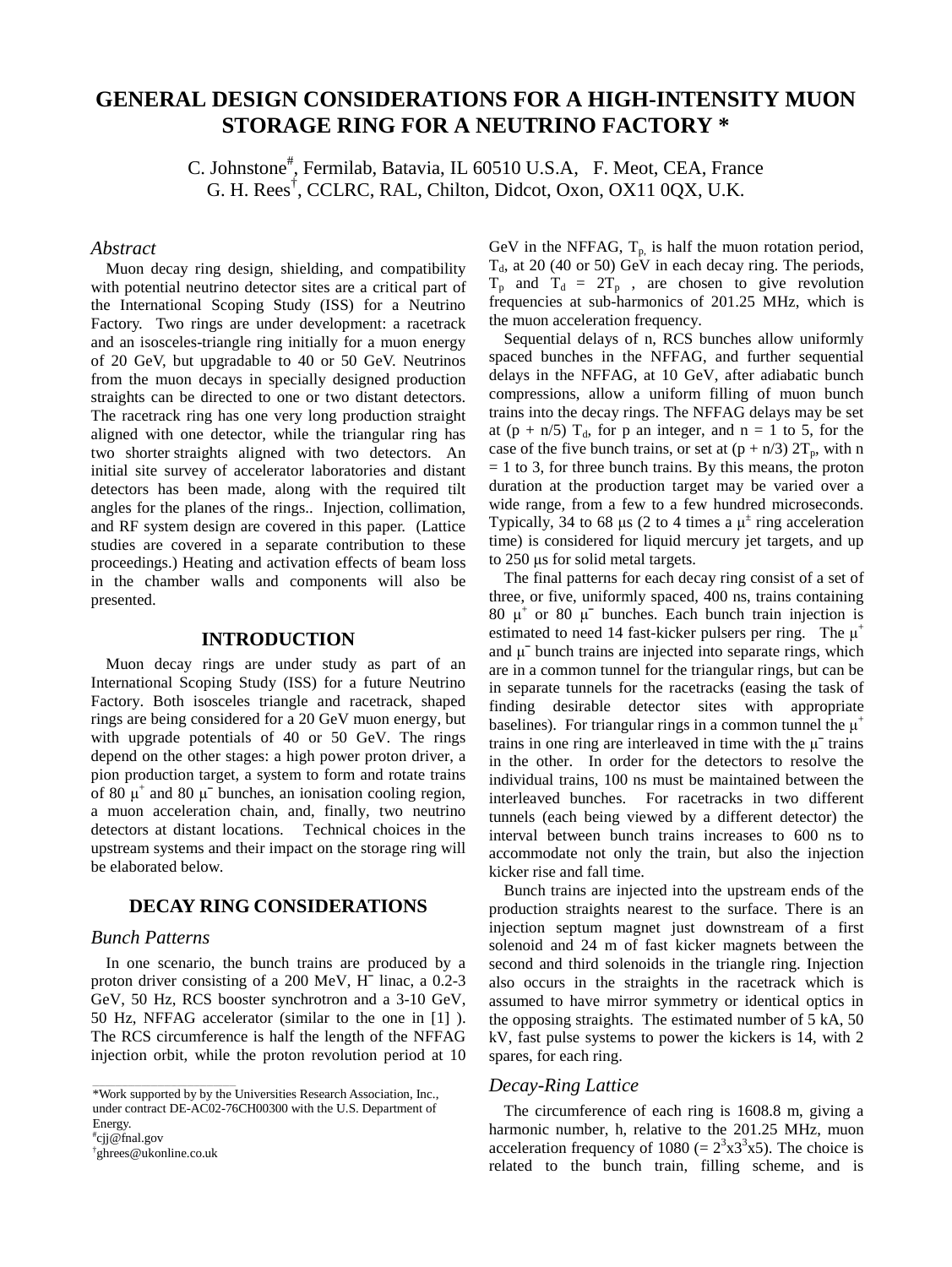compatible with the 10 GeV orbit of the NFFAG. An increase in the number of bunches and storage ring circumference over this value yields little improvement in overall neutrino production.

Proton driver booster ring  $(n=, h=40)$ 





Muon trains of 80 bunches

20 GeV muon accelerator with rotation period,  $T_{rev}$  $T = mT_{rev} \sim 25$  to 50 μs,  $t = 400$  ns m = number of turns of acceleration



20/50 GeV  $\mu^+$  decay ring (circumference 1600m):

600 400 600 400 600 400 600 400 600 400 (nanosec) 20/50 GeV μ- decay ring (circumference 1600m):

Figure 1. Proton and Muon Bunch Trains proposed for the ISS Neutrino Factory Study

400 600 400 600 400 600 400 600 400 600

The downward slope for a production straight aligned to a detector at distance, L, is given by arcsin (L/2R), with R the equatorial radius. For a detector at 7500 km, the downward slope is  $\sim 36^\circ$  and, for one at 3500 km,  $\sim 16^\circ$ . The resulting triangle ring then has a depth  $> 400$ m, and an apex angle of ~52˚, if vertical, and a larger apex angle, if not. A racetrack aligned to the 7500 km detector has comparable depth, due to its long production straight. Accelerator and detector sites will be identified in future and it is only then that the ring parameters may be detailed and a choice made between triangle and racetrack rings.

#### **SITE CONSIDERATIONS**

With 400 ns for the bunch train and 100 ns spacing between bunches available for the rise and fall time of the injection, fast kicker magnets, a circumference of 1609 m, for example, is required to accommodate  $n = 5$  bunch trains in a ring. With km-scale circumferences and the depth needed to meet the 7500 km baseline requirement, there are implications as to the geological features of the site which complicate the selection for the storage ring, in particular for the triangular rings as will be discussed. The 1600 m ring attains a vertical depth in excess of 400 m for both the triangle and racetrack rings. For example the attainable depth at Fermilab is only 200m before reaching a soft sandstone strata[2] which cannot support a tunnel and furthermore contains the municipal water



Figure 2. Constraints on the storage ring due to the geology under the Fermilab site The 2667' (or 813 meter) limit on the cross-section profile of the ring shown in the lower drawing is given by the 600 foot available for the ring's vertical drop the and 13° between Fermilab and the West Coast.

The limited circumference must reflect a changed production straight length and reduction in overall neutrino production efficiency (the arcs and matching remain unchanged). With an extra pair of matching sections over the racetrack, the production efficiency triangle eventually drops below that of the racetrack shape. An outline of approximate production efficiencies for the two ring configurations vs. circumference is given in Table 1. Geological considerations ultimately further complicate the site selection, and for certain sites (Fermilab and BNL, for example) the racetrack is the preferred, and in the case of BNL[3], the only choice regardless of detector sites. However, it must be kept in